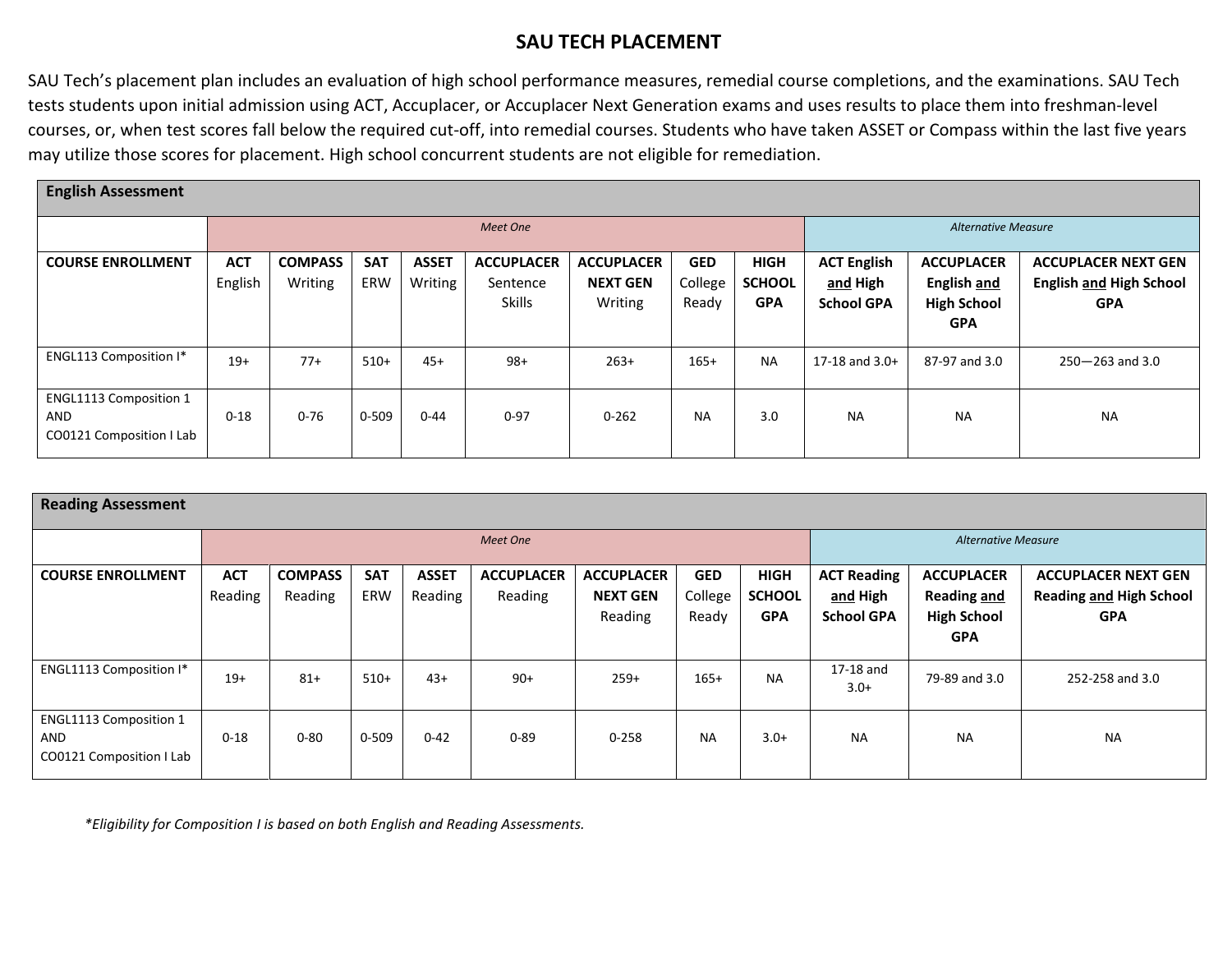| <b>COLLEGE ALGEBRA TRACK</b>                                 |                                                                               |            |                        |              |                   |                   |            |               |                           |  |  |
|--------------------------------------------------------------|-------------------------------------------------------------------------------|------------|------------------------|--------------|-------------------|-------------------|------------|---------------|---------------------------|--|--|
|                                                              | Meet one placement scores AND high school GPA AND high school math core class |            |                        |              |                   |                   |            |               |                           |  |  |
| <b>COURSE ENROLLMENT</b>                                     | <b>ACT</b>                                                                    | <b>SAT</b> | <b>COMPASS</b>         | <b>ASSET</b> | <b>ACCUPLACER</b> | <b>ACCUPLACER</b> | <b>GED</b> | <b>HIGH</b>   | <b>Successful</b>         |  |  |
|                                                              | Math                                                                          | Math       | Pre-Alg                | Elem Alg     | Elem Alg          | <b>NEXT GEN</b>   | College    | <b>SCHOOL</b> | <b>Completion of</b>      |  |  |
|                                                              |                                                                               |            | Alg                    | Int Alg      |                   | QAS*              | Ready      | <b>GPA</b>    | <b>High School</b>        |  |  |
|                                                              |                                                                               |            |                        |              |                   |                   |            |               | <b>Math Classes</b>       |  |  |
| MATH1023 College Algebra (credit granted)                    | <b>NA</b>                                                                     | <b>NA</b>  | <b>NA</b>              | <b>NA</b>    | <b>NA</b>         | <b>NA</b>         | 175-200    | <b>NA</b>     | <b>NA</b>                 |  |  |
| MATH1023 College Algebra (no remediation<br>required)        | $19+$                                                                         | $510+$     | $58+ (P)$<br>$35+ (A)$ | $43+1$       | $97+$             | $264+$            | 165-174    | <b>NA</b>     | <b>NA</b>                 |  |  |
| MATH1023 College Algebra (no remediation                     | 17-18                                                                         | 470-509    | 43-57 (P)              | $35 - 421$   | 63-96             | 249-263           | <b>NA</b>  | $3.0+$        | Algebra I,<br>Algebra II, |  |  |
| required)                                                    |                                                                               |            | 27-34 (A)              |              |                   |                   |            |               | Geometry                  |  |  |
| MATH0121 College Algebra Lab AND<br>MATH1023 College Algebra | $0 - 18$                                                                      | $0 - 509$  | $0-57(P)$<br>$0-34(A)$ | $0-42E$      | $0 - 96$          | $0 - 263$         | <b>NA</b>  | <b>NA</b>     | <b>NA</b>                 |  |  |

 *\*QAS = Quantitative Reasoning, Algebra, and Statistics*

| <b>PRE-CALCULUS TRACK</b>                                    |                    |                          |                                  |                                     |                               |                                    |                          |  |  |  |  |
|--------------------------------------------------------------|--------------------|--------------------------|----------------------------------|-------------------------------------|-------------------------------|------------------------------------|--------------------------|--|--|--|--|
|                                                              |                    | Meet one placement score |                                  |                                     |                               |                                    |                          |  |  |  |  |
| <b>COURSE ENROLLMENT</b>                                     | <b>ACT</b><br>Math | <b>SAT</b><br>Math       | <b>COMPASS</b><br>Pre-Alg<br>Alg | <b>ASSET</b><br>Elem Alg<br>Int Alg | <b>ACCUPLACER</b><br>Elem Alg | <b>ACCUPLACER NEXT GEN</b><br>QAS* | <b>GED</b> College Ready |  |  |  |  |
| MATH1045 Pre-Calculus Math                                   | $17+$              | $470+$                   | $43+ (P)$<br>$27+ (A)$           | $35+1$                              | $63+$                         | $249+$                             | <b>NA</b>                |  |  |  |  |
| MATH0121 College Algebra Lab AND<br>MATH1023 College Algebra | $0 - 16$           | $0 - 469$                | $0-42(P)$<br>$0-26(A)$           | $0 - 34$                            | $0 - 62$                      | $0 - 263$                          | <b>NA</b>                |  |  |  |  |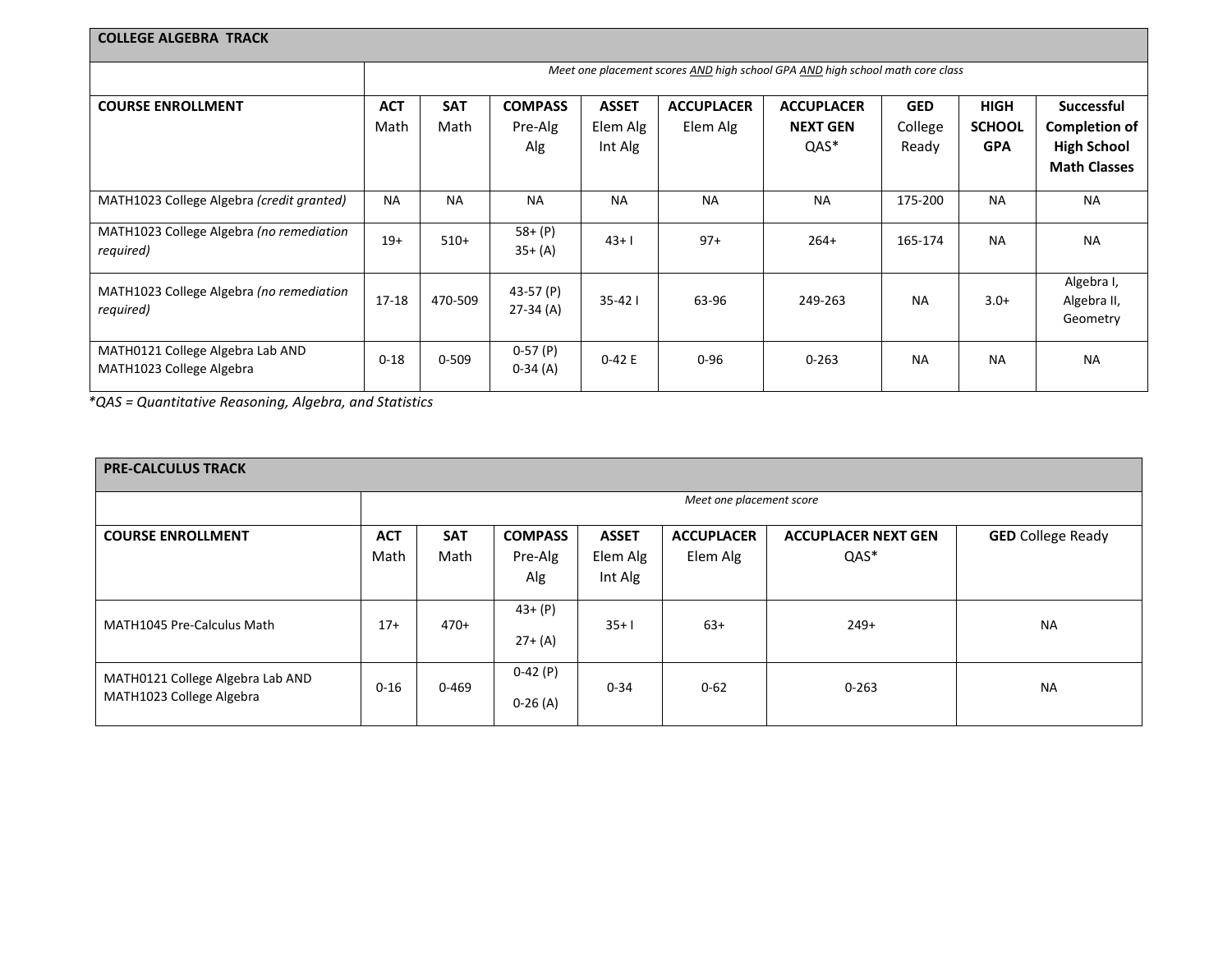| <b>CALCULUS/PLANE TRIGONOMETRY TRACK</b>                            |                                                                     |                                                                                   |                             |  |  |  |  |  |  |  |  |
|---------------------------------------------------------------------|---------------------------------------------------------------------|-----------------------------------------------------------------------------------|-----------------------------|--|--|--|--|--|--|--|--|
| Meet either completion of high school or college level math classes |                                                                     |                                                                                   |                             |  |  |  |  |  |  |  |  |
| <b>COURSE ENROLLMENT</b>                                            | <b>Successful Completion of High</b><br><b>School Math Classes"</b> | <b>Successful Completion of College</b><br><b>Math Classes</b>                    | <b>Co-Requisite</b>         |  |  |  |  |  |  |  |  |
| <b>MATH1525 Calculus and Analytic Geometry</b>                      | Pre-Calculus with a C or higher                                     | MATH1023 College Algebra AND<br>MATH1033 Plane Trig<br>MATH1045 Pre-Calculus Math | MATH1033 Plane Trigonometry |  |  |  |  |  |  |  |  |
| MATH1033 Plane Trigonometry                                         |                                                                     | MATH1023 College Algebra                                                          |                             |  |  |  |  |  |  |  |  |

| <b>MATHEMATICAL REASONING TRACK</b>                 |                    |                    |                                  |                                     |                                                                               |                                                 |                                |                                            |                                                                                        |
|-----------------------------------------------------|--------------------|--------------------|----------------------------------|-------------------------------------|-------------------------------------------------------------------------------|-------------------------------------------------|--------------------------------|--------------------------------------------|----------------------------------------------------------------------------------------|
|                                                     |                    |                    |                                  |                                     | Meet one placement scores AND high school GPA AND high school math core class |                                                 |                                |                                            |                                                                                        |
| <b>COURSE ENROLLMENT</b>                            | <b>ACT</b><br>Math | <b>SAT</b><br>Math | <b>COMPASS</b><br>Pre-Alg<br>Alg | <b>ASSET</b><br>Elem Alg<br>Int Alg | <b>ACCUPLACER</b><br>Elem Alg                                                 | <b>ACCUPLACER</b><br><b>NEXT GEN</b><br>$QAS^*$ | <b>GED</b><br>College<br>Ready | <b>HIGH</b><br><b>SCHOOL</b><br><b>GPA</b> | <b>Successful</b><br><b>Completion of</b><br><b>High School Math</b><br><b>Classes</b> |
| MATH1063 Mathematical Reasoning<br>(credit granted) | <b>NA</b>          | <b>NA</b>          | <b>NA</b>                        | <b>NA</b>                           | <b>NA</b>                                                                     | <b>NA</b>                                       | $175+$                         | <b>NA</b>                                  | <b>NA</b>                                                                              |
| MATH1063 Mathematical Reasoning                     | $0+$               | $0+$               | $0+ (P)$<br>$0+ (A)$             | $0+1$                               | $0+$                                                                          | $0+$                                            | 165-174                        | <b>NA</b>                                  | <b>NA</b>                                                                              |